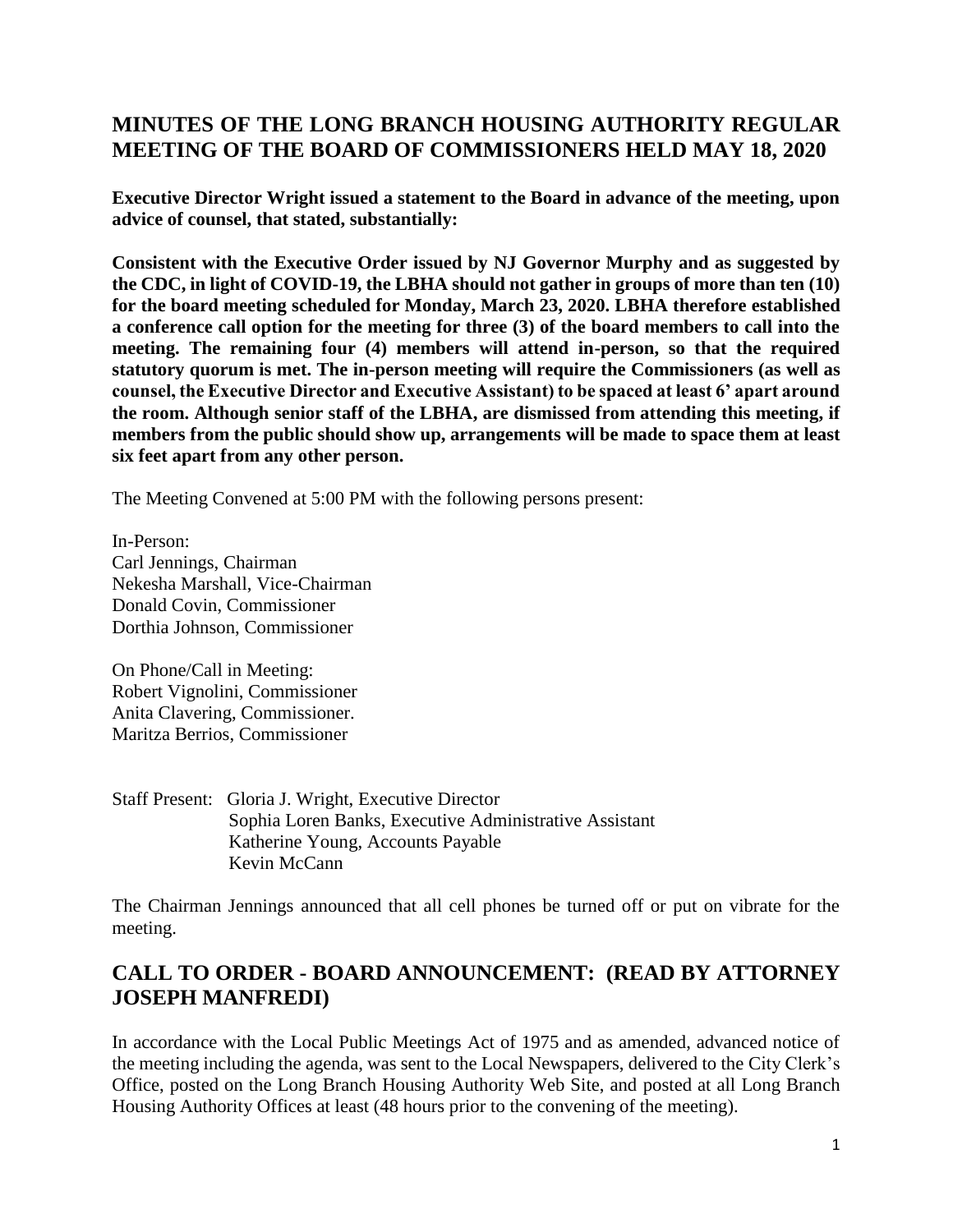## **CHAIRMAN JENNINGS LED THE SALUTE TO THE FLAG:**

Gloria J Wright, Executive Director opened the meeting with Roll Call. Commissioners present and absent are listed above.

## **NO PUBLIC PRESENT AT MEETING**

## **ADOPTION OF THE PUBLIC SESSION MINUTES OF THE REGULAR MEETING OF APRIL 20, 2020**

Commissioner Covin made a motion to approve and accept the minutes of the public session of the regular meeting held April 20, 2020, second by Commissioner Johnson.

Roll Call Vote Taken:

Ayes, Commissioners Johnson, Vignolini, Covin, Clavering, Berrios, Vice-Chairman Marshall and Chairman Jennings.

Opposed, None. Abstain, None Absent, None Motion, Carried.

### **EXECUTIVE DIRECTORS REPORT:**

Executive Director Wright provided the board with relevant activities and news for the month of April 2020. Executive Director Wright outlined and summarized the Executive Director's Report provided to the Board.

## **Resolution 05-01-2020 - Resolution approving the list of bills for April 2020, and authorizing the payment of bills**

Vice-Chairman Marshall stated that finance committee has reviewed the List of bills with the Finance Department and that all questions have been satisfied. Vice-Chairman Marshall requested a motion to accept and approve Resolution 05-01-2020 the List of Bills in the amount of \$**1,724,174.52** Vice-Chairman Marshall motioned, seconded by Commissioner Covin.

Roll Call Vote Taken:

Ayes, Commissioners Johnson, Vignolini, Covin, Clavering, Berrios, Vice-Chairman Marshall and Chairman Jennings.

Opposed, None. Abstain, None Absent, None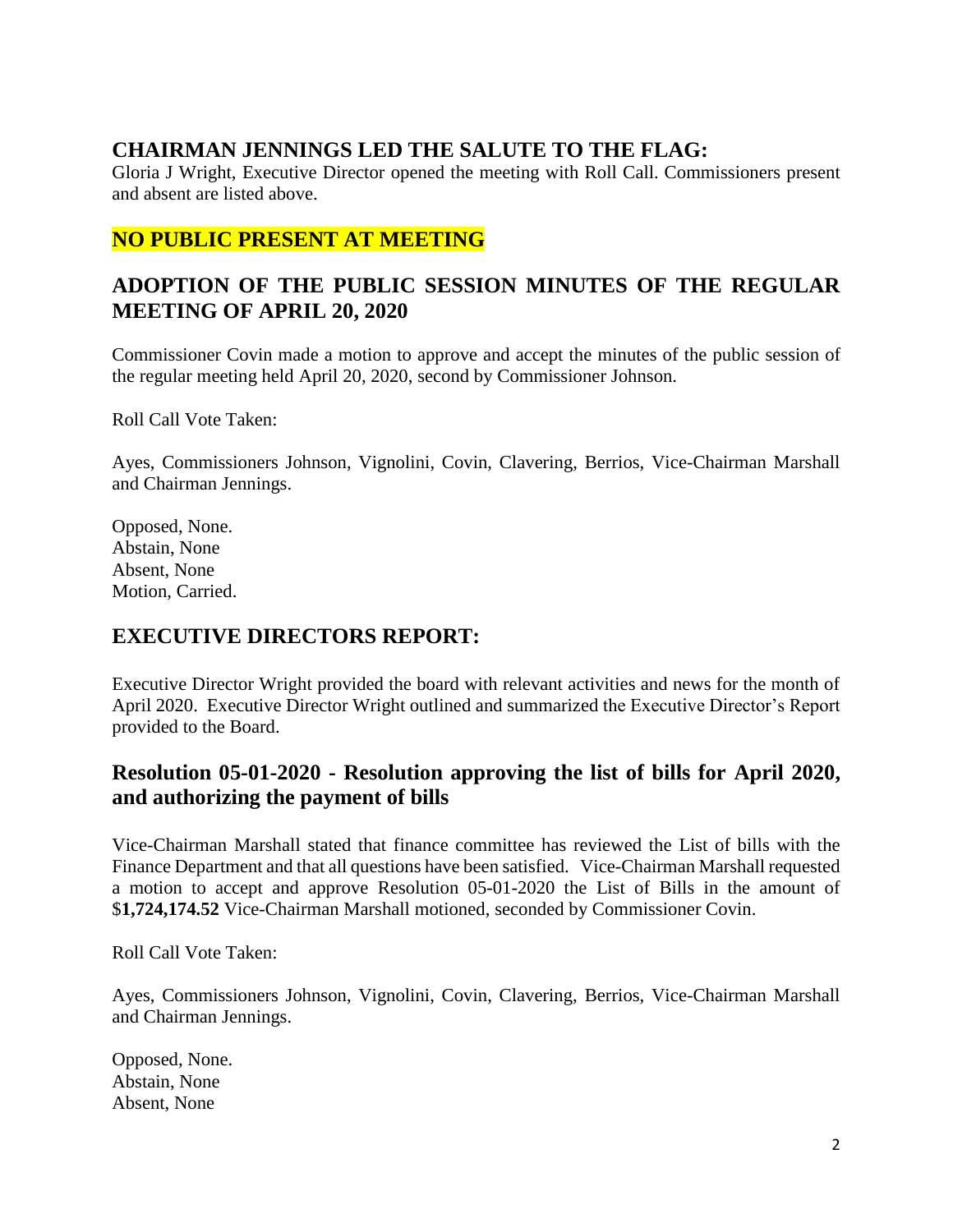Motion, Carried.

No public present

### **Resolution 05-02-2020 - Resolution approving the transaction, authorizing a contract for audit services, authorizing an expenditure of funds in an amount not to exceed \$15,500.00, subject to appropriations**

Commissioner Covin made a motion to approve and accept Resolution 05-02-2020 second by Vice-Chairman Marshall.

Roll Call Vote Taken:

Ayes, Commissioners Johnson, Vignolini, Covin, Clavering, Berrios, Vice-Chairman Marshall and Chairman Jennings.

Opposed, None. Abstain, None Absent, None Motion, Carried.

No public present

### **Resolution 05-03-2020 - Resolution approving the transaction, authorizing a contract for fee accountant, authorizing an expenditure of funds in an amount not to exceed \$50,000.00, subject to appropriations**

Commissioner Covin made a motion to approve and accept Resolution 05-03-2020 second by Commissioner Marshall.

Roll Call Vote Taken:

Ayes, Commissioners Johnson, Vignolini, Covin, Clavering, Berrios, Vice-Chairman Marshall and Chairman Jennings.

Opposed, None. Abstain, None Absent, None Motion, Carried.

No public present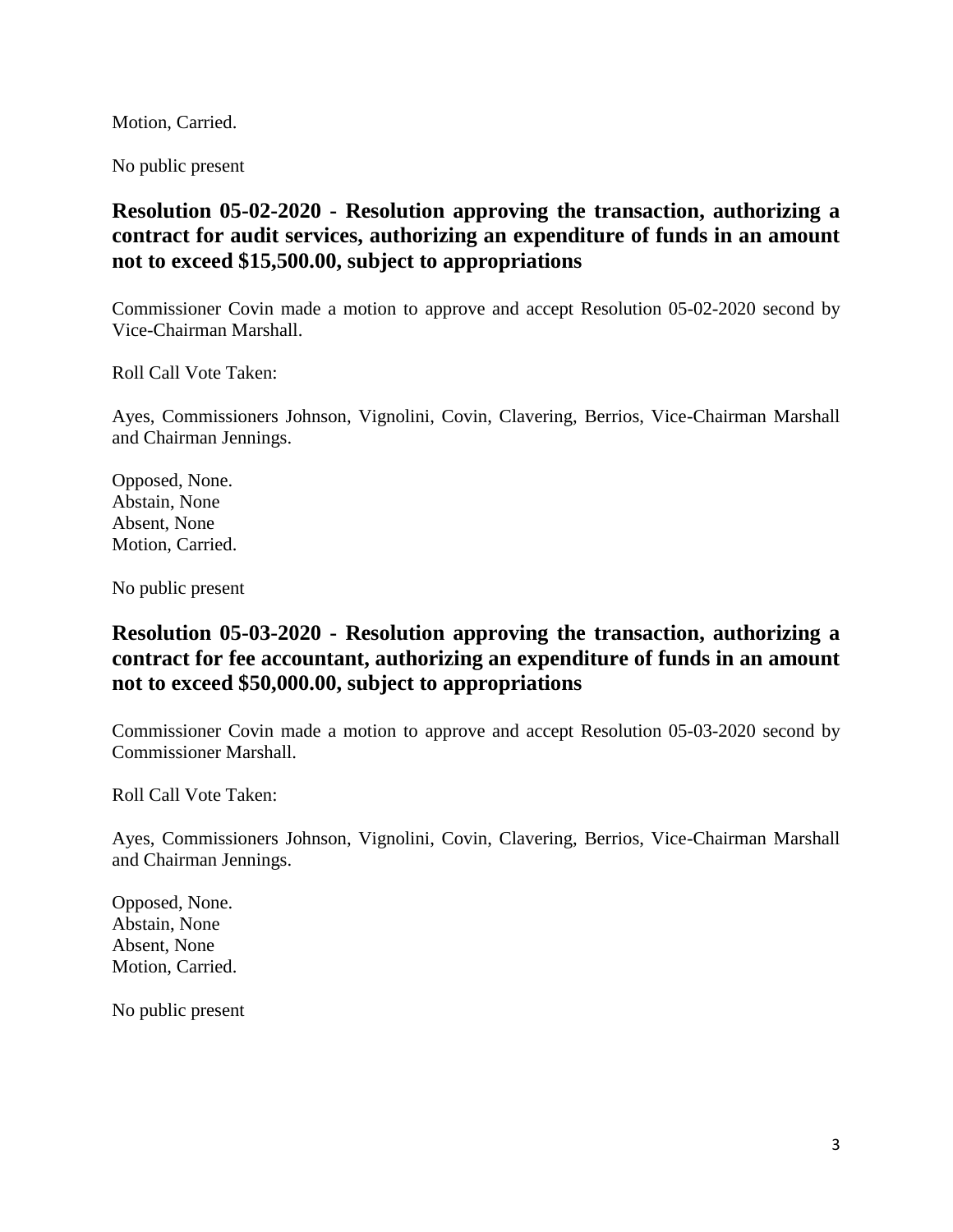**Resolution 05-04-2020 - Resolution approving the transaction, ratifying past actions, awarding a contract for legal services with the firm of Manfredi & Pellechio for a three-month term, authorizing an expenditure of funds in an amount not to exceed \$15,000, subject to appropriations**

Commissioner Covin made a motion to approve and accept Resolution 05-04-2020 second by Commissioner Vignolini

Roll Call Vote Taken:

Ayes, Commissioners Johnson, Vignolini, Covin, Clavering, Berrios, Vice-Chairman Marshall and Chairman Jennings.

Opposed, None. Abstain, None Absent, None Motion, Carried.

No public present

#### **CHAIRMAN JENNINGS TURNED MEETING OVER TO THE BOARD ATTORNEY JOSEPH MANFREDI FOR THE NOMINATIONS AND ELECTION OF OFFICERS**

#### **NOMINATIONS FOR CHAIRMAN:**

Chairman Jennings made motion to nominate Vice-Chairman Marshall as Chairman, seconded by Commissioner Covin. Vice-Chairman Marshall declined the nomination.

Chairman Jennings made a motion to nominate Commissioner Covin as Chairman, seconded by Vice-Chairman Marshall.

No other nominations given at this time. Attorney Manfredi closed Chairman Nominations.

Roll Call Vote Taken:

Ayes, Commissioners Johnson, Vignolini, Clavering, Berrios, Vice-Chairman Marshall and Chairman Jennings.

Opposed, None. Abstain, Commissioner Covin Absent, None Motion, Carried.

**Commissioner Covin accepts the position of Chairman for the year 2020-2021.**